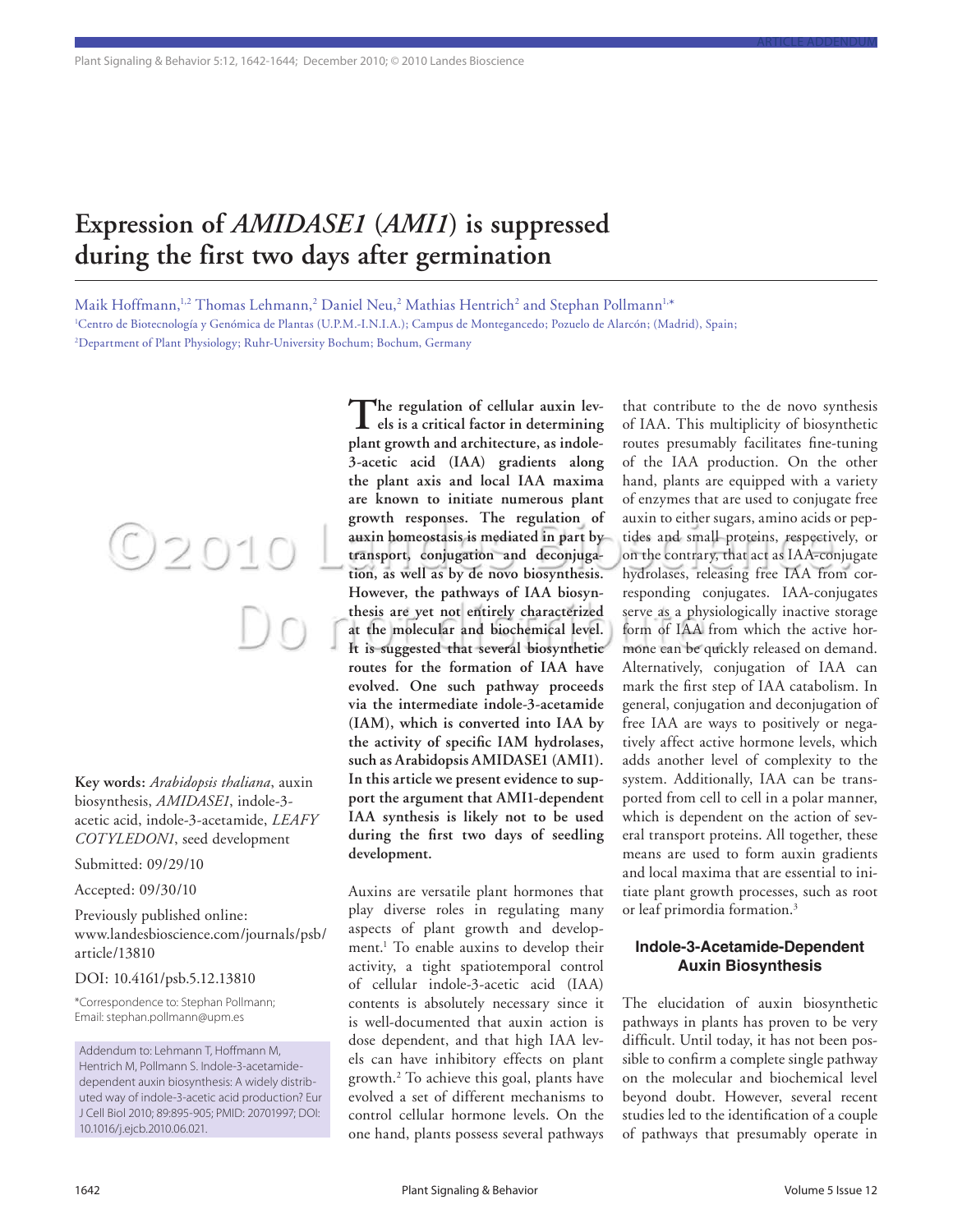

**Figure 1.** Fluorometric quantification of the GUS activity in *pAMI1*::*GUS* seedlings and in a constitutive *GUS* overexpression line (*35S*::*GUS*). *35S*::*GUS* and *pAMI1*::*GUS* seedlings were grown on half-strength MS medium (1% sucrose (w/v)) at short day conditions (8 h of light at 24°C, 16 h darkness at 20°C, photosynthetically active radiation 105 μmol photonsm<sup>-2</sup>s<sup>-1</sup> from standard white fluorescent tubes). Over a time period of 36 days (900 h) samples were taken. Quantification of the GUS activity was carried out according to Jefferson et al.<sup>19</sup>

planta.4,5 One of this biosynthetic routes proceeds via indole-3-acetamide (IAM), which is hydrolyzed to IAA by specific IAM amidohydrolases, e.g., AMIDASE1 (AMI1) from Arabidopsis.<sup>6</sup> However, it is yet not entirely clear how IAM is produced in higher plants. In order for plant pathogens to re-program the cellular metabolism of their hosts for nutrient production, they synthesize IAA by an IAM-dependent two-step pathway. For this purpose, they use a tryptophan-2-monooxygenase (iaaM) to convert L-tryptophan (L-Trp) to IAM, and an IAM hydrolase (iaaH) to generate IAA in a subsequent reaction step. While bacterial iaaH sequences have successfully been used to search for homolog counterparts in plants, which led to the identification of *AMI1* and a homolog from tobacco, *NtAMI1*, 6,7 usage of the iaaM sequences did not return any valuable indication for the abundance of iaaM-like sequences in plant genomes. This finding, however, does not exclude the possibility that a functionally related enzyme catalyzes the conversion of L-Trp to IAM in planta. At least for Arabidopsis, it seems as if most of the IAM is derived from indole-3-acetaldoxime.8

## **Expression of Arabidopsis AMI1 during Seedling Development**

Our previous work focused on the in vitro characterization of AMI1. After we found IAM to be endogenous to Arabidopsis<sup>9</sup> we identified *AMI1* from thale cress, which was the first IAM hydrolase known from plants.6 Since that time, several studies were conducted to examine the properties of the enzyme, including intracellular localization studies, tissue specific expression analyses, and the analysis of the molecular mode of action of AMI1.<sup>10,11</sup> In order to enable in-depth studies on the regulation of the *AMI1* gene expression, we generated an *AMI1* promoter reporter gene construct (*pAMI1*::*GUS*) by fusing the complete intergenic region between the upstream located gene (At1g08970) and the predicted third exon of *AMI1* to the *uidA* (GUS) gene and re-entered it into Arabidopsis. Quantification of the GUS reporter activity in young seedlings has shown that *AMI1* expression is lacking during the first two days after seed imbibition. Thereafter, *AMI1* promoter activity strongly increases until a maximal expression level is reached (between days 7 and 14). Then, the GUS activity in the seedlings slowly declines (**Fig. 1**). This expression pattern nicely reflects the kinetic of IAA during the first two weeks of seedling development,<sup>9</sup> and the rapid growth of seedlings during that time. Seeds usually contain high levels of stored IAA, which facilitates initial seedling growth. After approximately two to three days this IAA storage pool is exhausted, or at least drastically reduced, and the seedling has to initiate its autonomous hormone production. Given that AMI1 functions as an IAM

hydrolase not only in vitro but also in vivo, this would underline a role of AMI1 in auxin formation. Likewise, it would imply that IAM-dependent auxin synthesis does not play a role during the first two days of seedling development; as yet there is no indication for the abundance of an alternative enzyme with considerable IAM hydrolase activity from Arabidopsis or any other plant species.

## **AMI1 Expression is Presumably Suppressed by LEC1**

With respect to the observations that *AMI1* expression is strongly upregulated in the *lec1-1* knockout mutant<sup>12</sup> and considerably suppressed in an inducible *LEC1* gain-of-function line,<sup>13</sup> it might be suggested that LEC1 is a suppressor of *AMI1* expression during seed and embryo development. *LEAFY COTYLEDON1* (*LEC1*) is a transcription factor that functions as one of the master regulators of seed development.14-16 In its structure the LEC1 protein shows homology to the B-domain of the HAP3 (HEME ACTIVATED PROTEINS) subunit of the CCAAT-box binding factor. Recent studies have shown that LEC1 does not necessarily operate as a monomer, but rather tends to bind to other DNA-binding proteins to form functional complexes that regulate gene expression. From carrots it is known that the corresponding C-LEC1 protein interacts with several HAP2- and HAP5-homologs.<sup>17</sup> This might be of particular importance in so far as such a HAP factor (HAP5c, At1g08970) is located directly upstream of the *AMI1* gene.<sup>6</sup> Among other things, HAP factors are known to be involved in the regulation of flowering and to bind to CCAAT box motifs in the promoter region of their target genes.<sup>18</sup> Two such CCAAT boxes can be found in the *AMI1* promoter, 266 and 462 bp upstream of the start codon, respectively. Our hypothesis is further supported by the expression pattern of the corresponding genes as can be taken from publicly available databases (www.genevestigator.com/gv/index.jsp). *LEC1* and *HAP5c* show a developmentdependent co-expression pattern. But perhaps more importantly, *AMI1* expression is suppressed at developmental stages or in tissues where *LEC1* and *HAP5c* expression